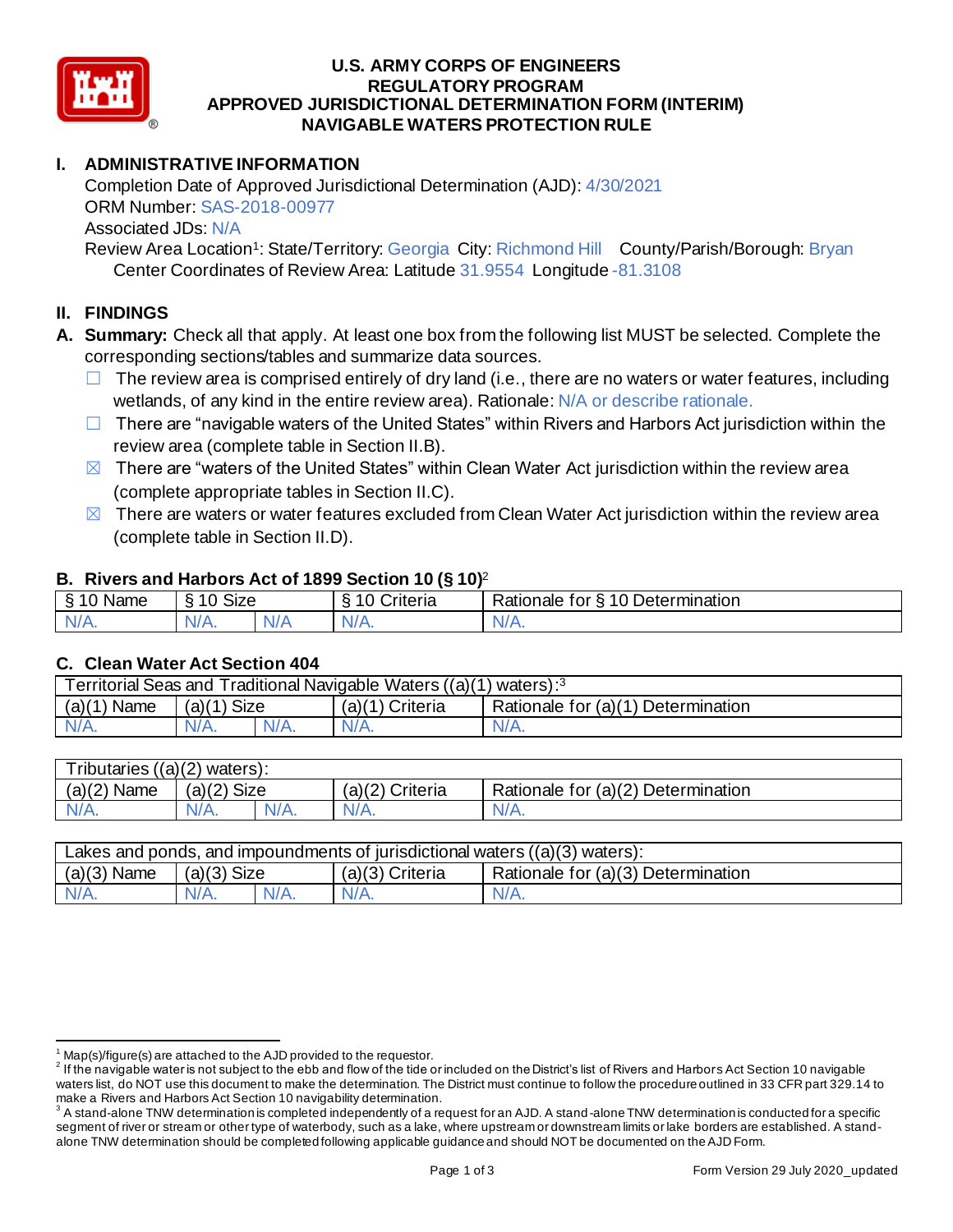

#### **U.S. ARMY CORPS OF ENGINEERS APPROVED JURISDICTIONAL DETERMINATION FORM (INTERIM) NAVIGABLE WATERS PROTECTION RULE REGULATORY PROGRAM**

| Adjacent wetlands $((a)(4)$ waters): |               |                  |                                                            |                                                 |
|--------------------------------------|---------------|------------------|------------------------------------------------------------|-------------------------------------------------|
| $(a)(4)$ Name                        | $(a)(4)$ Size |                  | (a)(4) Criteria                                            | Rationale for (a)(4) Determination              |
| <b>Wetland MA</b>                    | 1.52          | $\text{acre}(s)$ | $(a)(4)$ Wetland<br>abuts an $(a)(1)$ -<br>$(a)(3)$ water. | Wetland directly abuts a $(a)(1)-(a)(3)$ water. |
| <b>Wetland FD</b>                    | 2.86          | $\text{acre}(s)$ | $(a)(4)$ Wetland<br>abuts an $(a)(1)$ -<br>$(a)(3)$ water. | Wetland directly abuts a $(a)(1)-(a)(3)$ water. |

# **D. Excluded Waters or Features**

| <b>D. Excluded Waters or Features</b>               |                       |                  |                                    |                                                                                                                                                                                                                                                                                                                                                                                                    |
|-----------------------------------------------------|-----------------------|------------------|------------------------------------|----------------------------------------------------------------------------------------------------------------------------------------------------------------------------------------------------------------------------------------------------------------------------------------------------------------------------------------------------------------------------------------------------|
| Excluded waters $((b)(1) - (b)(12))$ : <sup>4</sup> |                       |                  |                                    |                                                                                                                                                                                                                                                                                                                                                                                                    |
| <b>Exclusion Name</b>                               | <b>Exclusion Size</b> |                  | Exclusion <sup>5</sup>             | Rationale for Exclusion Determination                                                                                                                                                                                                                                                                                                                                                              |
| <b>Wetland FA</b>                                   | 0.32                  | $\text{acre}(s)$ | $(b)(1)$ Non-<br>adjacent wetland. | This feature is not adjacent to any $(a)(1)-(a)(3)$<br>waters as defined by the NWPR. This wetland<br>does not abut any $(a)(1)-(a)(3)$ waters, is not<br>inundated by any $(a)(1)-(a)(3)$ waters in a typical<br>year, is physically separated from all $(a)(1)-(a)(3)$<br>waters and does not have a direct hydrologic<br>surface connection to any $(a)(1)-(a)(3)$ waters in<br>a typical year. |

# **III. SUPPORTING INFORMATION**

- **A. Select/enter all resources** that were used to aid in this determination and attach data/maps to this document and/or references/citations in the administrative record, as appropriate.
	- $\boxtimes$  Information submitted by, or on behalf of, the applicant/consultant: Approved JD Request submitted to
	- the Corps on December 15, 2020 and additional information submitted on March 29, 2021 This information is sufficient for purposes of this AJD. Rationale: N/A
	- $\Box$  Data sheets prepared by the Corps: Title(s) and/or date(s).
	- ☒ Photographs: Aerial: Figure No. 5: 2015 Otho Aerial, Figure No 6: Color-Infrared Imagery
	- $\Box$  Corps site visit(s) conducted on:  $Date(s)$ .
	- □ Previous Jurisdictional Determinations (AJDs or PJDs): N/A
	- ☒ Antecedent Precipitation Tool: *provide detailed discussion in Section III.B*.
	- ☒ USDA NRCS Soil Survey: Figure No. 3: NRCS Soil Map
	- ☒ USFWS NWI maps: Figure No. 4: National Wetlands Inventory
	- ☒ USGS topographic maps: Figure No. 2: USGS Topographic Map

# **Other data sources used to aid in this determination:**

 $^4$  Some excluded waters, such as (b)(2) and (b)(4), may not be specifically identified on the AJD form unless a requestor specifically asks a Corps district to do so. Corps districts may, in case-by-case instances, choose to identify some or all of these waters within the review area.

to do so. Corps districts may, in case-by-case instances, choose to identify some or all of these waters within the review area.<br><sup>5</sup> Because of the broad nature of the (b)(1) exclusion and in an effort to collect dataon sp exclusion, four sub-categories of (b)(1) exclusions were administratively created for the purposes of the AJD Form. These four sub -categories are not new exclusions, but are simply administrative distinctions and remain (b)(1) exclusions as defined by the NWPR.